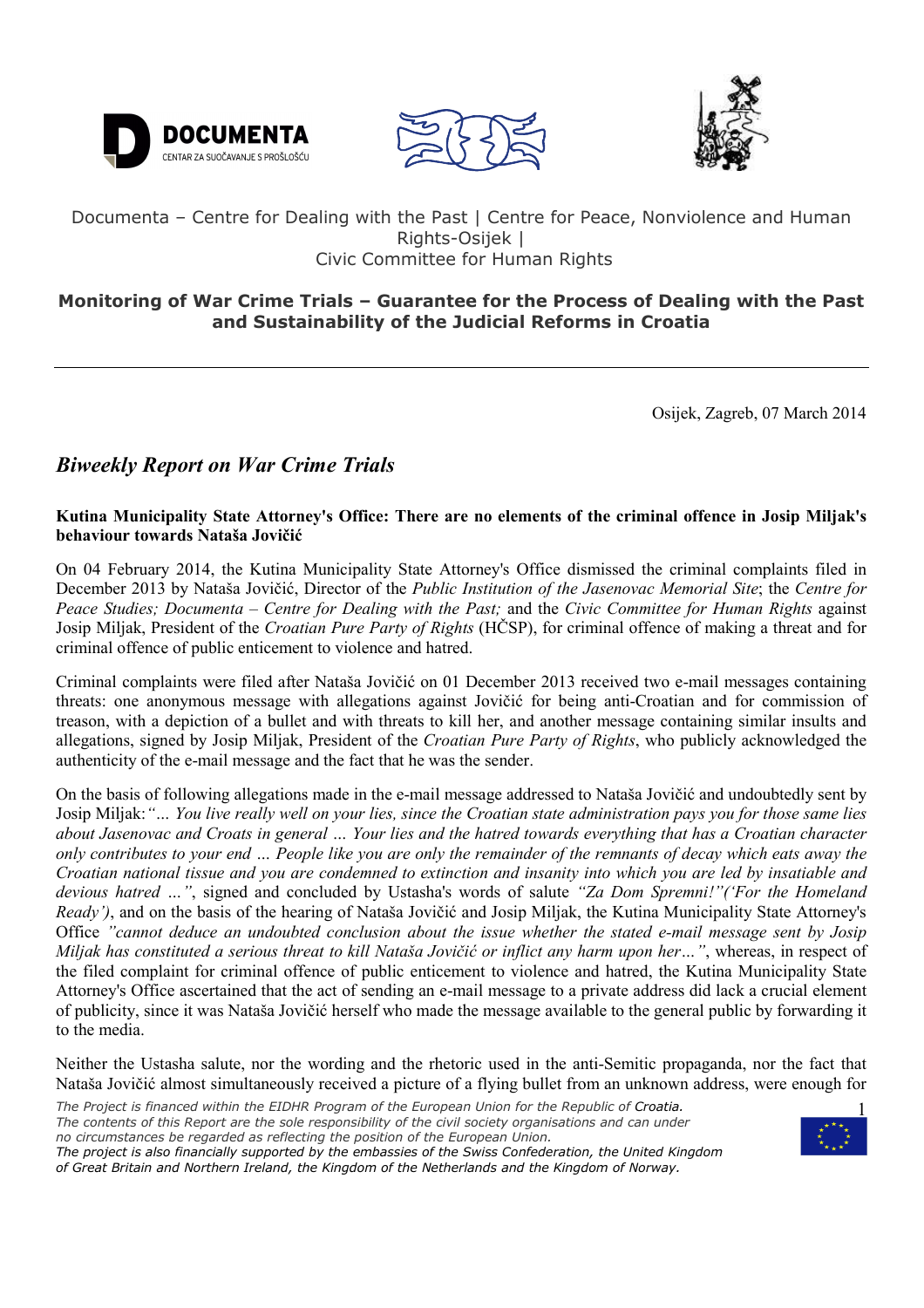the Kutina Municipality State Attorney's Office to prosecute Josip Miljak. The stated inaction largely led to further provocations being made by Miljak, who subsequently announced his intention to file a criminal complaint against the President of the *Civic Committee for Human Rights* Zoran Pusić, the Head of the *Documenta* Vesna Teršelič, and the *Documenta* activist Eugen Jakovčić, claiming that they were the very persons who had falsely reported him (Miljak) for being a perpetrator of the criminal offence.

The International Holocaust Remembrance Alliance expressed its support for Nataša Jovičić and the said activists.

## **Updated DORH's report on criminal proceedings for war crimes**

The DORH published its updated report on criminal proceedings for war crimes at the end of February 2014.

In addition to the data mentioned in the report, worth mentioning is the fact that investigation was instigated against 39 persons in 2013 (36 members of Serb military units and 9 of them are available to Croatian judiciary, and 3 available HVO members) charged with crimes against Bosnian civilians and detained members of the BiH Army in the area of Herzegovina.

Compared to previous years, an increase has been observed in 2013 in respect of the number of persons against which investigation was instigated. However, the prosecution of war crimes is still slow going and, considering the fact that suspects are mostly unavailable, inefficient.

24 persons were indicted (23 members of Serb military units and only one of them is available to Croatian judiciary, and 1 member of National Liberation Army of Yugoslavia). This way, after more than a decade, judiciary continued with prosecution of war crimes committed during or immediately after the Second World War. For the first time in Croatia, criminal prosecution has been instigated against a member of the winning side from the Second World War and it concerns Josip Boljkovac who is charged with apprehensions and killing of 21 persons who were suspected of cooperation with Ustashe authority.

In the previous years, during intensified negotiations between Croatia and European Commission, investigations were carried out and indictments were laid for some of the worst crimes committed by members of Croatian military units, like the crimes committed in Sisak and surroundings, at the Zagreb Velesajam, Pakračka Poljana, Grubori etc. On the other hand, not a single investigation was instigated and no HV or MUP RH member was indicted in entire 2013.

We are of the opinion that in addition to the crimes mentioned in the updated version of the DORH report<sup>2</sup>, the public is also interested in crimes which were committed during and after the Military Operation "Storm" and "Flash", like for instance the crime against Serb civilians in Medari. Still not prosecuted crime against mainly Croatian civilians and soldiers in Bogdanovci has been also mentioned in a trial before the ICTY. Still, no investigation has been instigated for crimes committed against Serb civilians in Vukovar.

We wish to remind that out of 490 recorded crimes, 393 crimes (80%) were committed by members of Serb formations (JNA or military units of the so-called SAO Krajina), 86 (18%) were members of Croatian formations (HV or MUP RH), 2 (less than 1 %) members of the so-called People's Defense of Autonomous Region Western Bosnia, and 7 (1.4 %) were members of presently unidentified formations.

*The project is also financially supported by the embassies of the Swiss Confederation, the United Kingdom of Great Britain and Northern Ireland, the Kingdom of the Netherlands and the Kingdom of Norway.* 



<sup>&</sup>lt;sup>1</sup> In 2011, investigation was instigated against 20, and in 2012 against 16 persons.

<sup>&</sup>lt;sup>2</sup> Crimes committed in detention camps outside the RC, rape – war crimes, crimes committed in Trpinja, at Velepromet in Vukovar, in Sotin, Dalj, Erdut and Aljmaš, crimes committed by highly-ranked JNA military command by the attack on Vukovar and eastern Slavonia, crimes in Lugor Bučje, Dubrovnik, Škabrnja, Pakračka Poljana, Škabrnja and the Karlovac settlement Sajevac.

*The Project is financed within the EIDHR Program of the European Union for the Republic of Croatia. The contents of this Report are the sole responsibility of the civil society organisations and can under no circumstances be regarded as reflecting the position of the European Union.*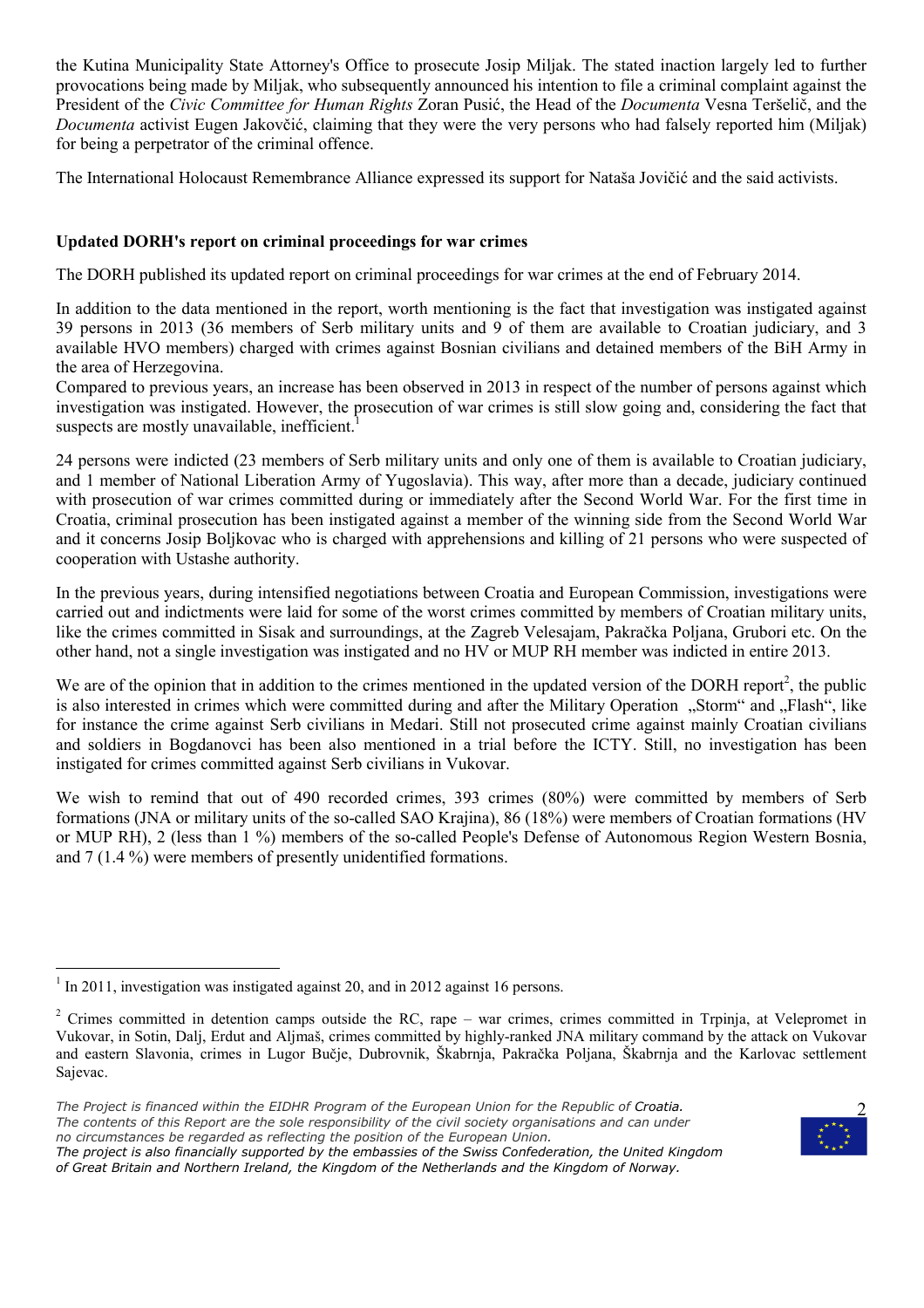#### **The Supreme Court of the Republic of Croatia upheld the first-instance court verdicts delivered in two lengthy criminal proceedings**

## *a) The Supreme Court upheld the convicting verdict against Željko Belina and Dejan Milić for killing of Serb civilians in Novska*

On 29 October 2013, the Appeal Chamber of the Supreme Court of the Republic of Croatia upheld the first-instance court judgement delivered by the War Crime Council/Court Panel/ of the Zagreb County Court according to which Željko Belina and Dejan Milić had been convicted to 10 years, and 9 years in prison, respectively, for commission of war crime against civilians Goranka Mileusnić, Vera Mileusnić and Blaženka Slabak, who had been killed, and against Petar Mileusnić, who had been wounded, in the Mileusnićs' family house in Novska on 18 December 1991.

In respect of the stated incriminating event, the investigation had been conducted against Belina and Milić, as well as against Ivan Grgić, Zdravko Plesec and now-deceased Dubravko Leskovar as early as in 1992. After the investigation was completed, the Military Prosecutor's Office in Zagreb withdrew from prosecution of Grgić and Plesec, whereas the criminal proceedings against Belina, Milić and Leskovar were continued before the Military Court in Zagreb. The criminal offence received a characterisation of the murder and the attempt of murder. However, after the *Act on Amnesty from Criminal Prosecution and Proceedings for Criminal Offences committed in the armed Conflicts and the War against the Republic of Croatia* (National Gazette 58/92) was adopted in September 1992, the Council/Panel/ of the Zagreb Military Court discontinued the criminal proceedings against the three stated accused persons in November 1992.

After the injured parties had repeatedly initiated criminal prosecution of the crime perpetrators by filing a criminal complaint for commission of war crime against civilians, the Sisak County State Attorney's Office, on 09 July 2010, indicted Željko Belina, Dejan Milić, Ivan Grgić and Zdravko Plesec. However, on 19 November 2010, the War Crime Council/Court Panel/ of the Sisak County Court dismissed the charges, claiming that the accused persons could not be repeatedly tried. Nevertheless, the Supreme Court of the Republic of Croatia quashed the said judgement in respect of Belina and Milić, while upholding the first-instance court judgement on suspension of indictment/dismissal of charges/ in respect of Ivan Grgić and Zdravko Plesec.

The stated case is one of the five cases known to us in which the Croatian courts, during the 1990s, had unfoundedly applied some of the amnesty acts to the members of Croatian military forces.

Except the above-stated proceedings, three additional criminal proceedings were re-initiated: in two cases the crime perpetrators have been convicted, whereas the criminal proceedings in one case are still pending (in accordance with the first-instance court judgement, the accused persons were acquitted, however, the case is currently in the appeal phase).<sup>3</sup> The repeated criminal proceedings against a perpetrator of a crime has not commenced yet since the Croatian judiciary determined that the accused persons in the particular case could not be repeatedly tried.<sup>2</sup>

## *b) The Supreme Court upheld the acquittal of Rade Miljević*

On 21 January 2014, the Supreme Court of the Republic of Croatia upheld the judgement delivered by the War Crime Council/Court Panel/ of the Sisak County Court on 22 November 2012 which had acquitted Rade Miljević, former

*The project is also financially supported by the embassies of the Swiss Confederation, the United Kingdom of Great Britain and Northern Ireland, the Kingdom of the Netherlands and the Kingdom of Norway.* 



<sup>&</sup>lt;sup>3</sup> In the newly-conducted criminal proceedings, Fred Marguš was convicted to 15 years in prison for the killing of Serb civilians in the village of Čepin near Osijek (meanwhile, the judgement became legally valid and final), whereas Antun Gudelj was convicted to 20 years in prison for the killing of Josip Reihl-Kir, Goran Zobundžija and Milan Knežević, and for the attempted killing of Mirko Tubić in the village of Tenja near Osijek. In 2013, Damir Vide Raguž and Željko Škledar received the firstinstance court verdict which acquitted them of charges for the killing of four Serb civilians in Novska in 1991, however, the case is currently in the appeal phase.

<sup>&</sup>lt;sup>4</sup> The criminal complaint was dismissed, as well as the subsequent request for conducting investigation, which was filed by the spouse of the killed Damjan Žilić in an attempt to initiate the repeated criminal proceedings against Robert Ahmetagić, Damir Šarić, Dragan Kostrić and Vinko Kovačević.

*The Project is financed within the EIDHR Program of the European Union for the Republic of Croatia. The contents of this Report are the sole responsibility of the civil society organisations and can under no circumstances be regarded as reflecting the position of the European Union.*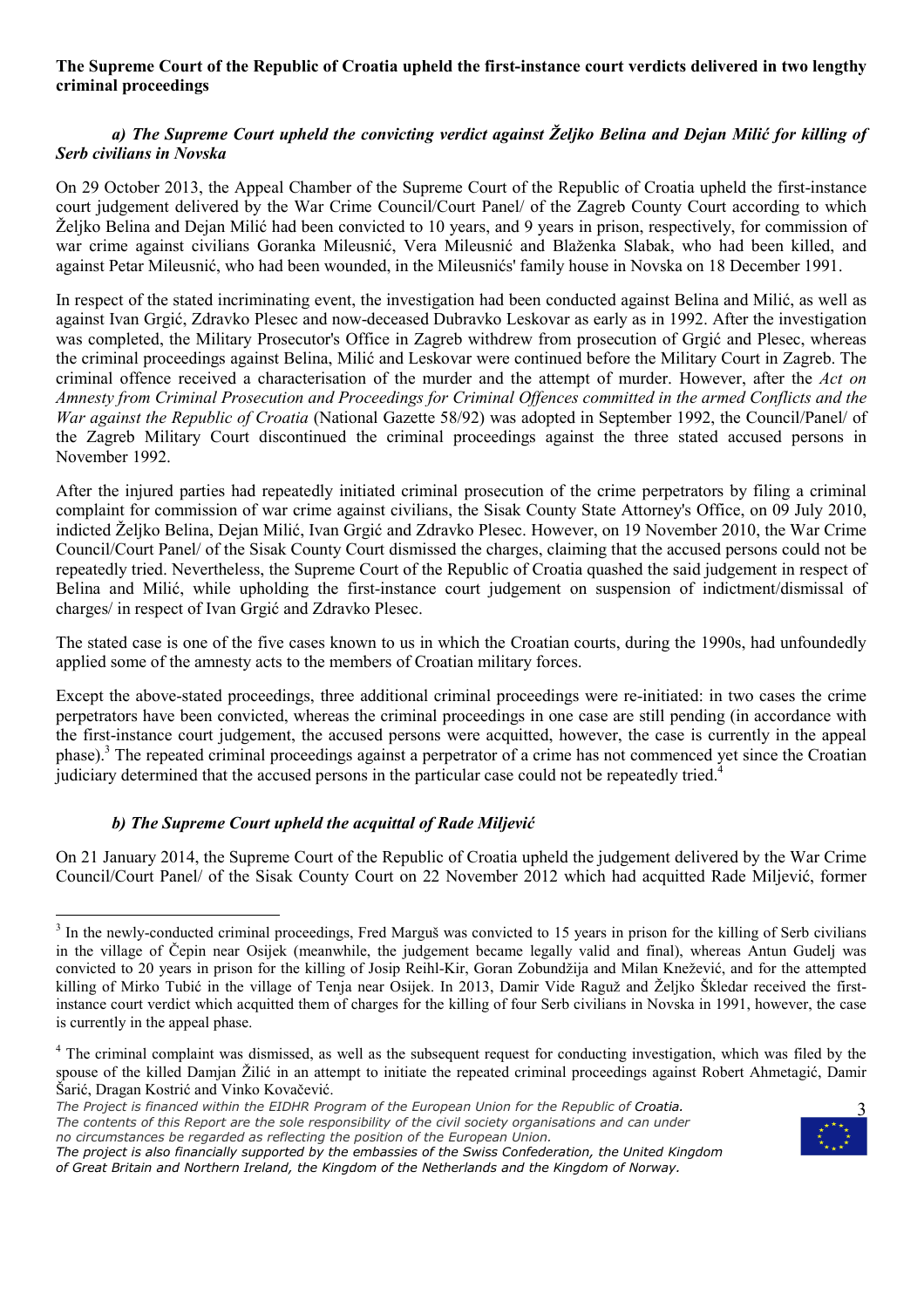member of the Serb military formations, following the third (the second repeated) first-instance court proceedings held on the basis of the charges stating that, on 20 September 1991, Miljević had taken the incarcerated (Croat) civilians Janko Kaurić, Milan Litrić, Borislav Litrić and Ante Žužić out of the Glina prison, and handed them over, in order for the civilians to be executed, to a non-defined group of armed unidentified persons, who had met them in front of the Glina prison facility. The civilians had been killed by shots fired from fire-arms on the Pogledić hill near Glina.

Rade Miljević had been found guilty by the Sisak County Court on two occasions: on 13 June 2007, Miljević had been sentenced to 14 years in prison, and on 17 December 2008 he had been sentenced to 12 years in prison. However, both judgements were quashed by the Supreme Court of the Republic of Croatia due to the incorrectly and deficiently-established factual situation.

Rade Miljević was held in custody/detention/ from March 2006 to December 2010. He was released from custody during the course of the trial – immediately upon the expiration of the maximum time-limit for keeping an accused person in custody.

#### **ICJ opens hearings in Croatia vs. Serbia case for genocide**

On 3 March 2014, International Court of Justice (ICJ) opened hearings in Croatia vs. Serbia case for genocide.

In July 1999, Croatia filed an Application against the Federal Republic of Yugoslavia (FRY) in respect of a dispute concerning alleged violations of *the 1948 Convention on the Prevention and Punishment of the Crime of Genocide*. Croatia requested the following: to take effective steps to submit to trial Slobodan Milošević and other persons who committed crimes against the Republic of Croatia during the Homeland War, to provide all information on the missing persons and to return any items of cultural property.

In 2002, Serbia objected to the Application. In 2008, the ICJ found that it has jurisdiction to adjudicate upon the Application filed by the Republic of Croatia in 1999. Following to that, the Republic of Serbia filed a Countermemorial against Croatia for violating its obligations under *the Convention* against Serbs in the Operation Storm.

#### **About the Application of the BiH filed against Serbia and the outcome of the proceedings**

In 1993, Bosnia and Herzegovina submitted to the ICJ an Application instituting proceedings against Serbia for violations of its obligations under *the Convention on the Prevention and Punishment of the Crime of Genocide*. The ICJ ruled in February 2007 that Serbia is not responsible i.e. that the acts committed by Bosnian Serbs cannot be imputed to the FRY because it could not have been proven that FRY had effective control over them. The Court also concluded that genocide was committed in the Srebrenica area but not at the wider BiH area. However, ICJ found that Serbia was responsible for failing to prevent and punish genocide.

For several years, both Serbian and Croatian politicians were mentioning the possibility of withdrawing mutual charges of genocide – but, no such thing happened. The Croatian side expressed its willingness on several occasions to reach an agreement concerning mutual withdrawal of charges if the Serbian side provides to Croatia all information on the persons which went missing during the war. Unfortunately, politicians at the highest level both in Serbia and Croatia failed to invest sufficient efforts into resolving the issue of missing persons and accelerate the proceedings against responsible persons.

Still sought in January 2014 are 1663 persons which went missing during the Homeland War. Out of this number, 945 persons, mainly of Croatian ethnicity, disappeared in 1991 and 1992. 718 persons, mainly of Serbian ethnicity, disappeared in 1995. Croatian media generally do not report on the latter number and the necessity of discovering their fate.

*The Project is financed within the EIDHR Program of the European Union for the Republic of Croatia. The contents of this Report are the sole responsibility of the civil society organisations and can under no circumstances be regarded as reflecting the position of the European Union. The project is also financially supported by the embassies of the Swiss Confederation, the United Kingdom of Great Britain and Northern Ireland, the Kingdom of the Netherlands and the Kingdom of Norway.*